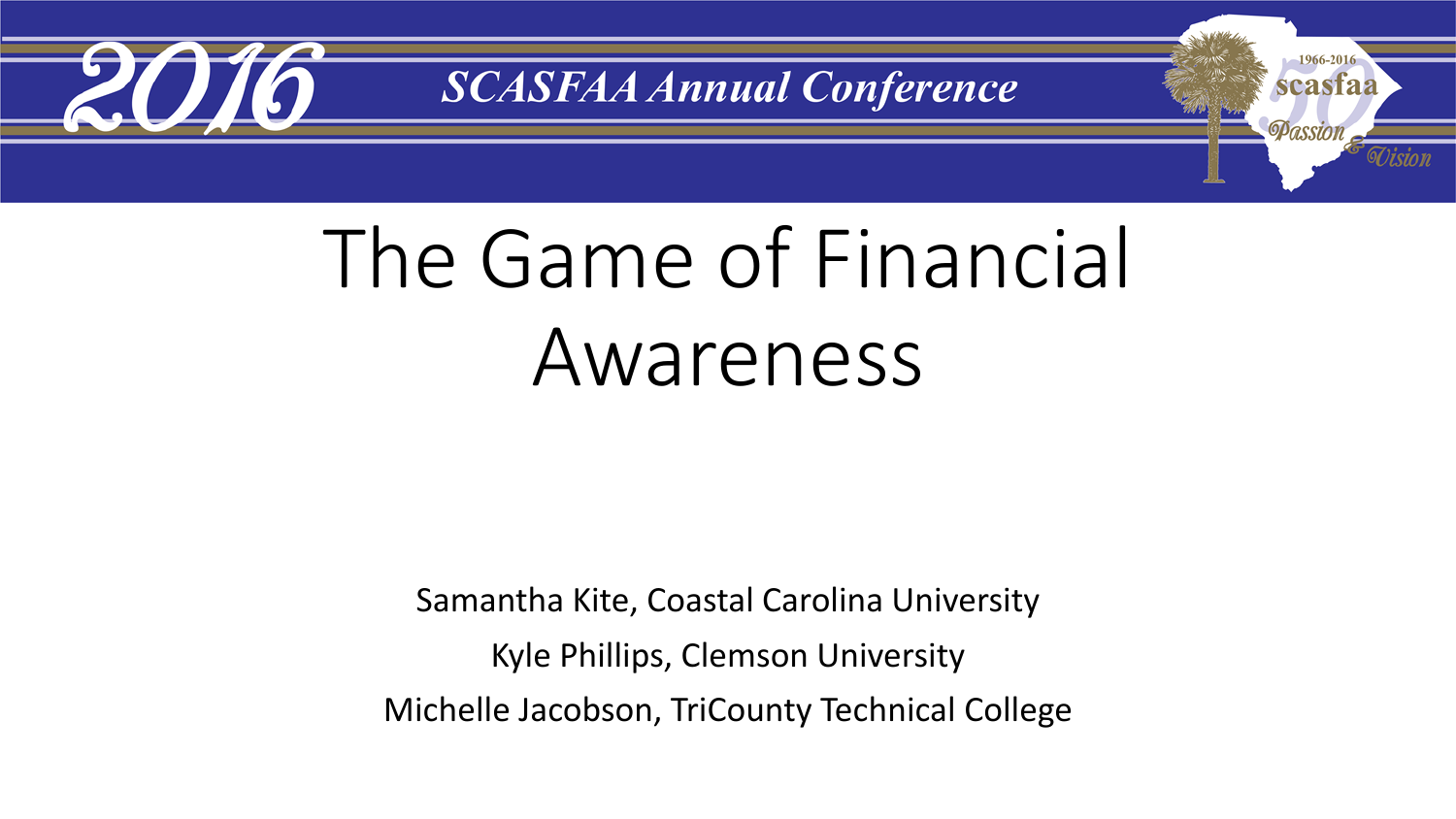



#### **Do you have what it takes to win the Game of Financial Awareness?**

- Confusing as a Game Board
- You have your own obstacles: family, work, limited resources.
- Different motivators: trends in higher ed, your own passion, Department of Education
- Sometimes it can be overwhelming!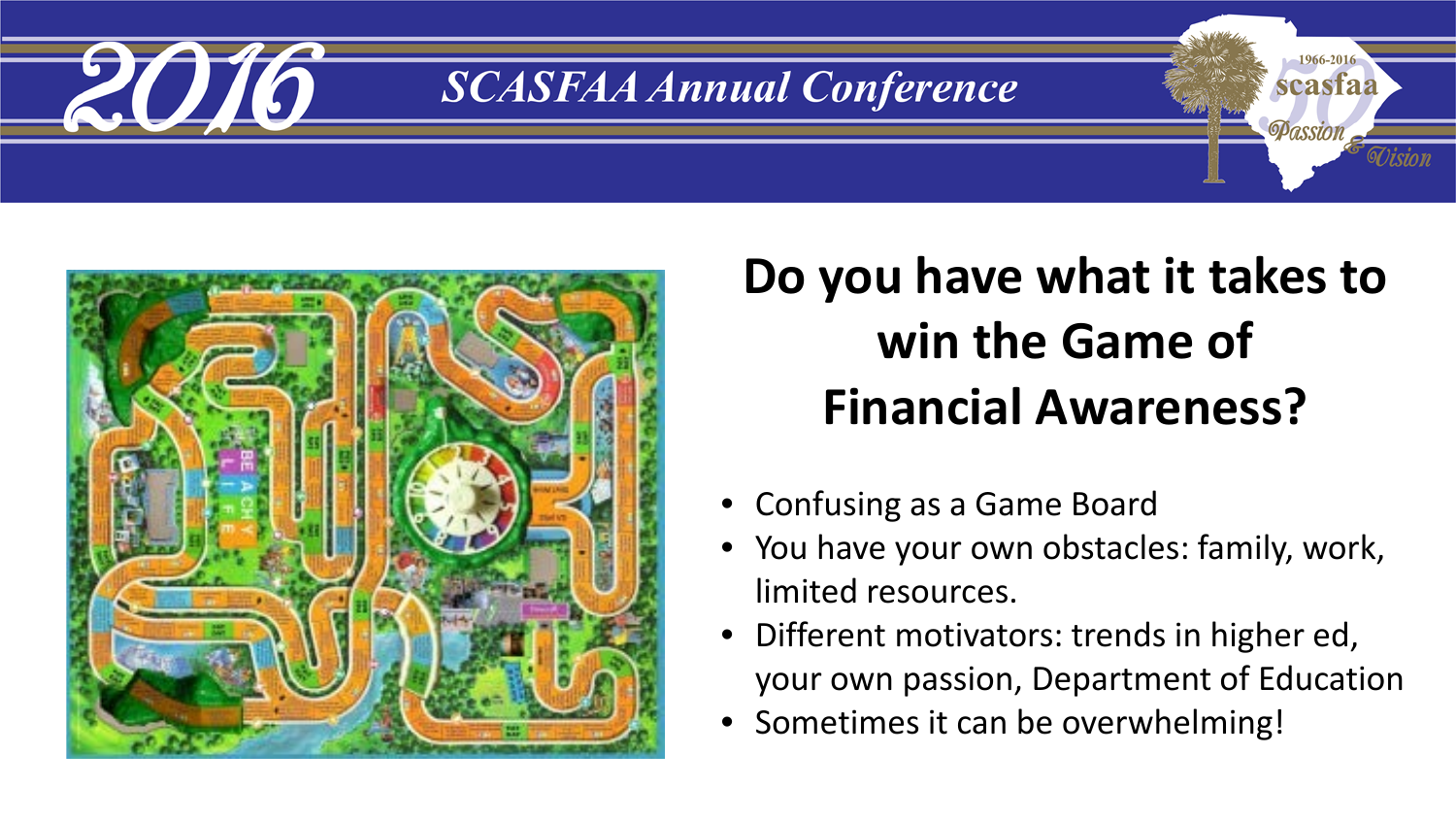



• The Need for Financial Awareness

1966-2016

scasfaa

UISIOI

- Our Paths (Successes, Challenges, & Visions)
- Idea Sharing
- Question & Answers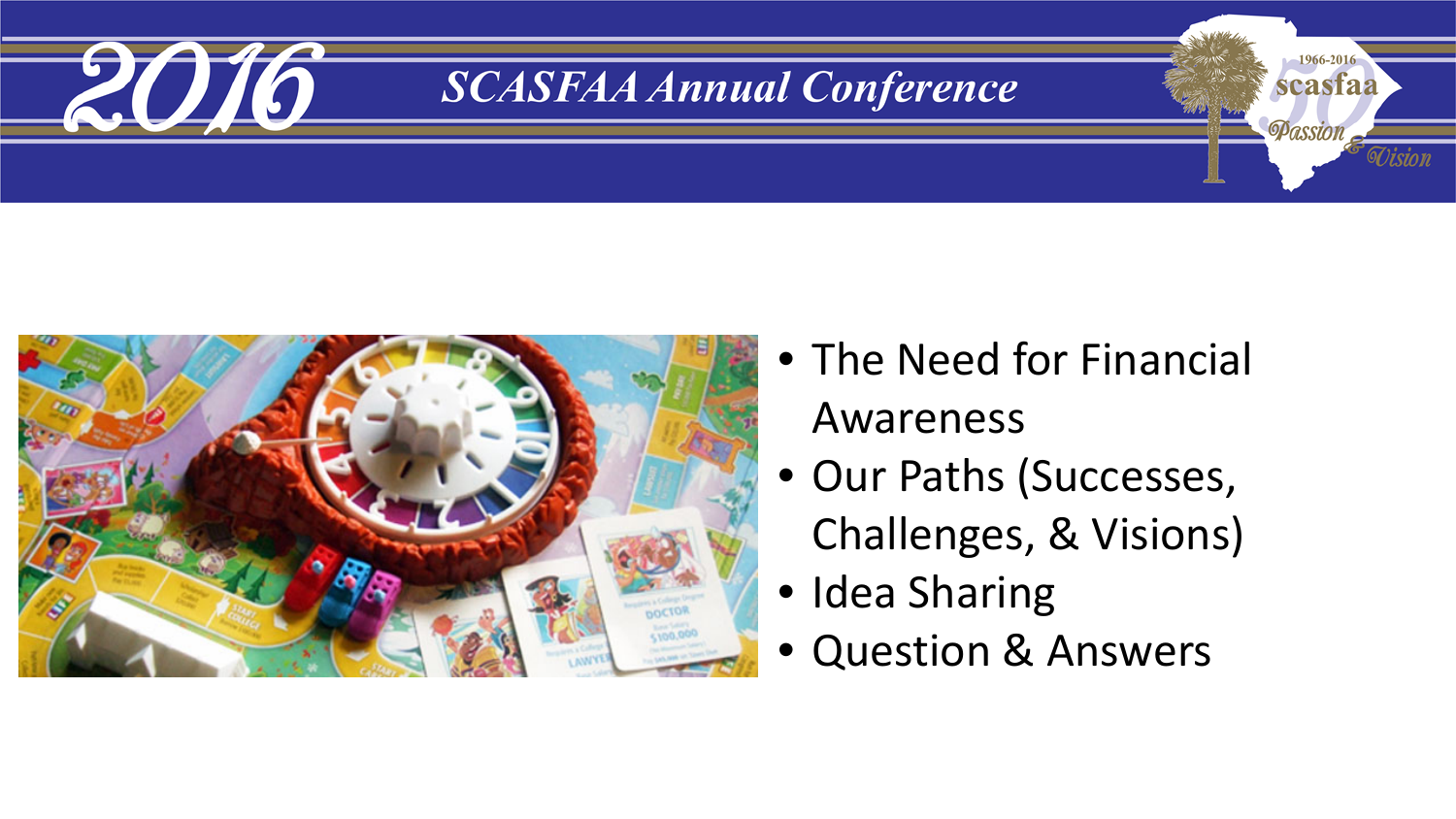



Seven in 10 seniors (69%) who graduated from public and nonprofit colleges in 2014 had student loan debt, with an average of \$28,950 per borrower. Over the last decade—from 2004 to 2014—the share of graduates with debt rose modestly (from 65% to 69%) while average debt at graduation rose at more than twice the rate of inflation.

1966-2010

scasfaa

Passion

-The Institute for College Access & **Success**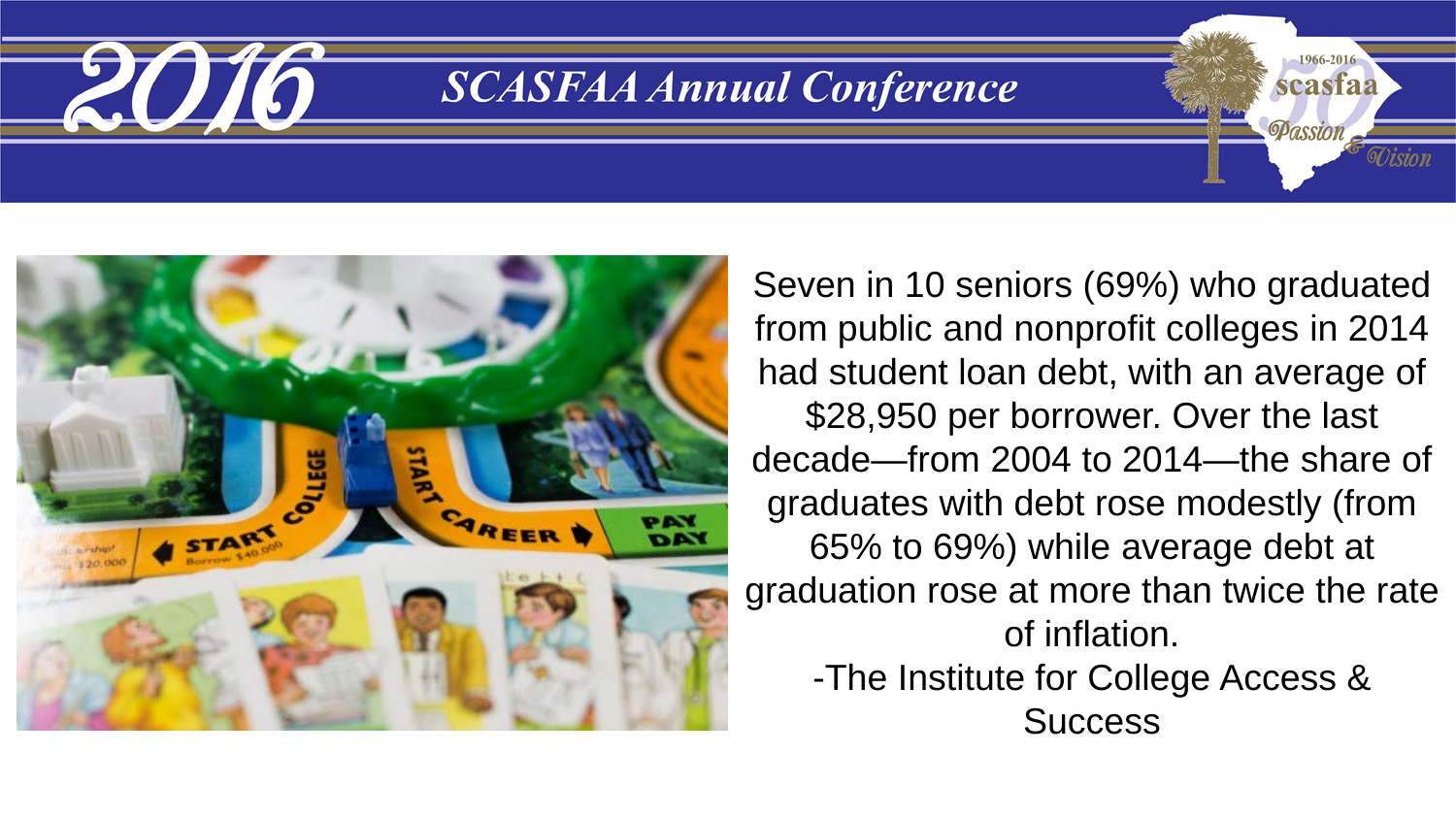



- 60% of employers check credit as part of the applicant screening process.
- Average credit card debt for American families: \$15,252
- Average student loan debt for American families: ~\$34,000
- Adults are living with their parents longer.
- Adults are putting off life decisions.

JumpStart.org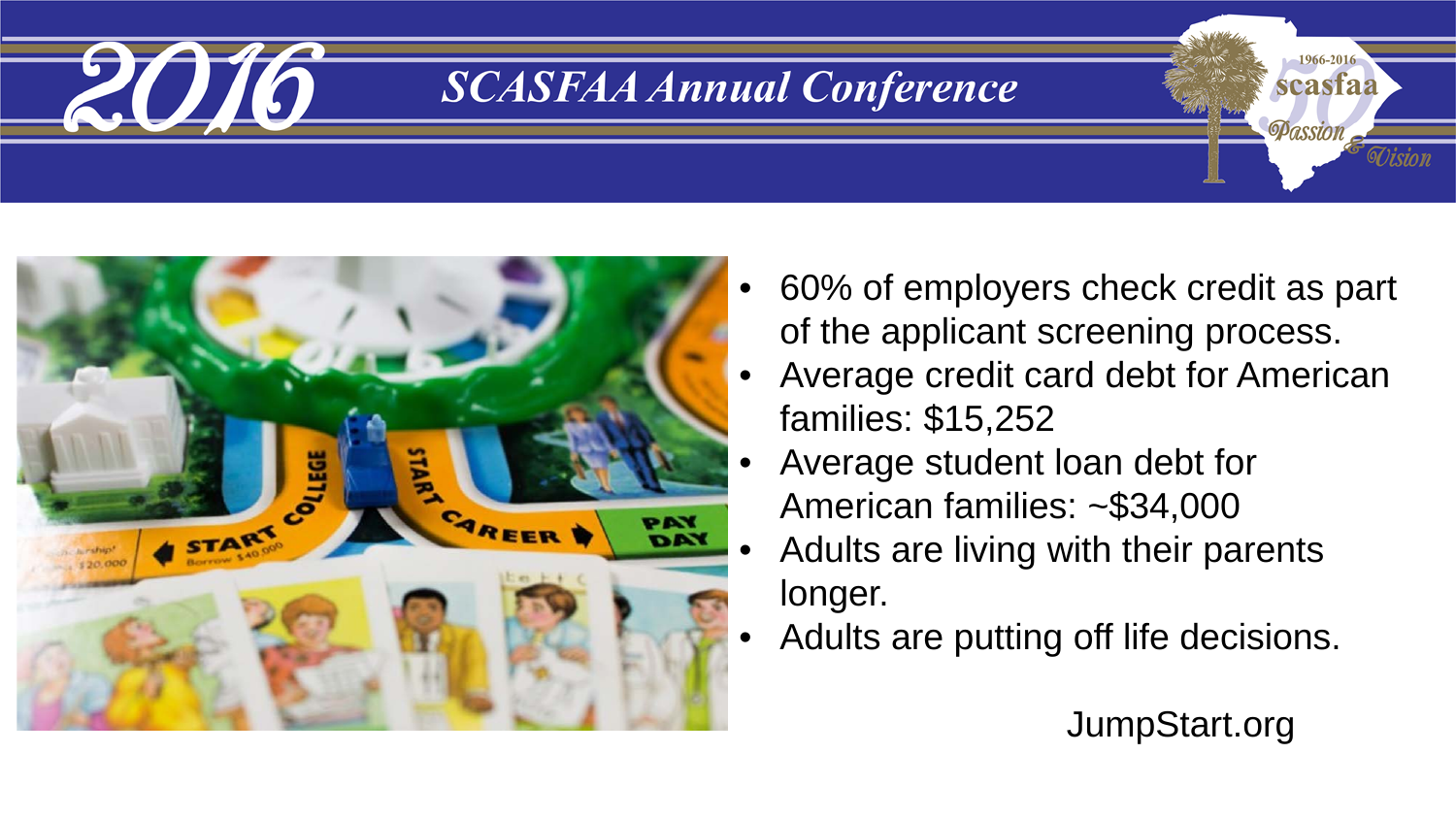



#### It Starts with You!

1966-2016

scasfaa

*OOision*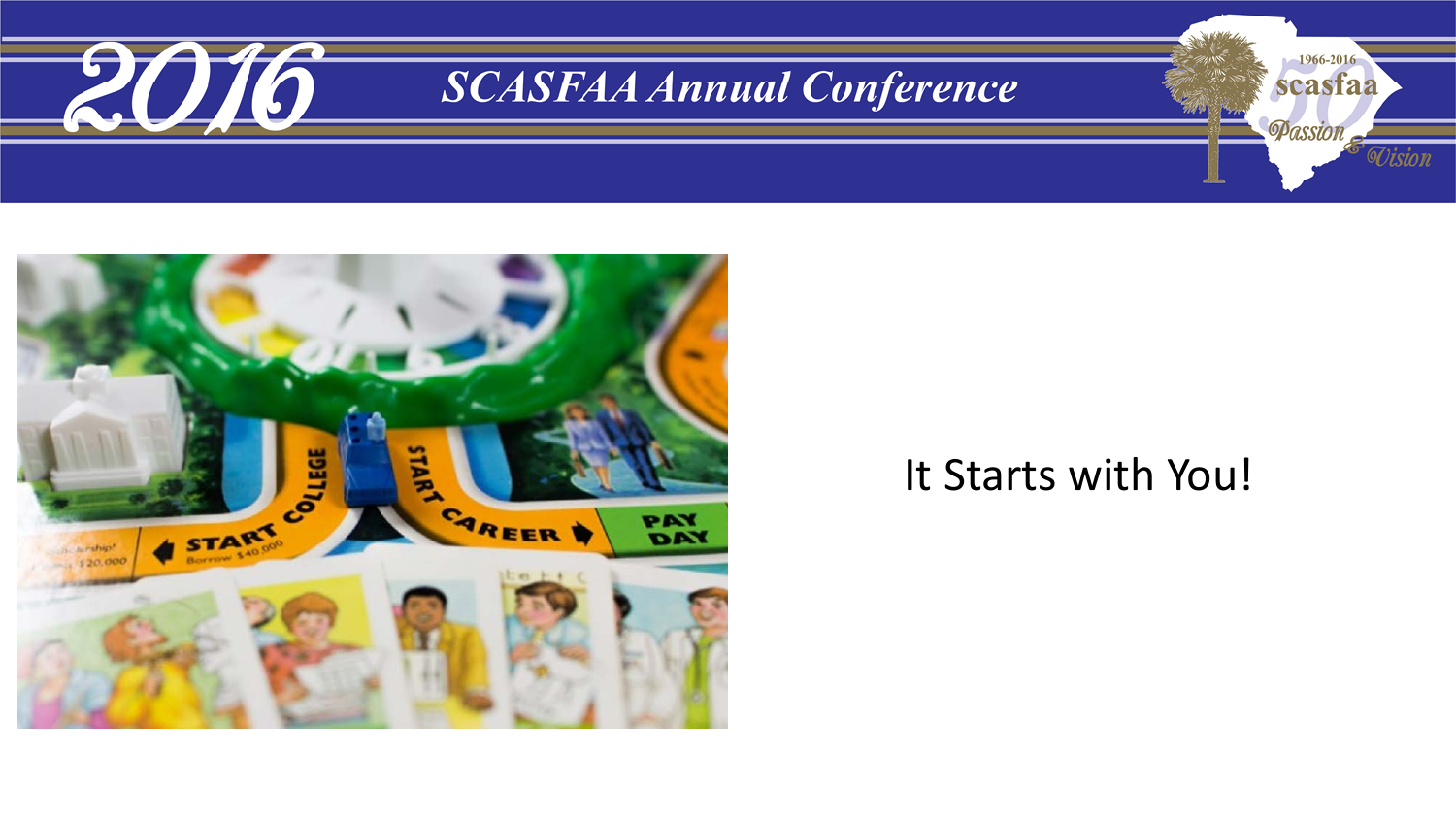

- After School Programs
- High School Financial Aid Nights
- Orientation Presentations
- First Year Experience Courses
- Counseling Practices
- Club Presentations
- Resident Assistants Class
- Senior Meeting
- Grad Finale
- Default Management



scasfaa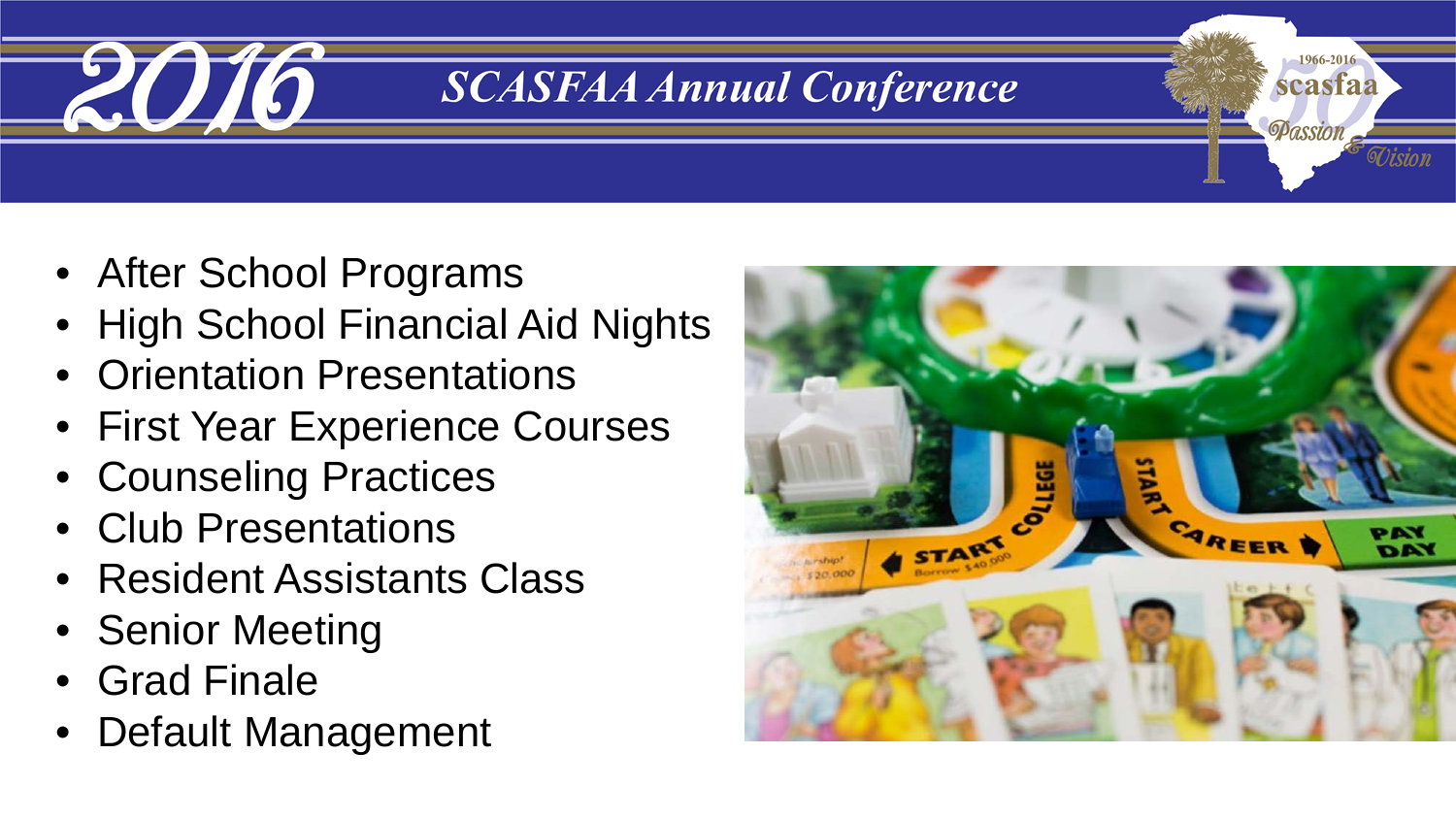![](_page_7_Picture_0.jpeg)

- Financial Literacy Center
- **Financial Literacy Course in Core Curriculum**  $\bullet$
- Finances in decision making  $\bullet$
- Student learning

![](_page_7_Figure_6.jpeg)

1966-2016

scasfaa

90 ision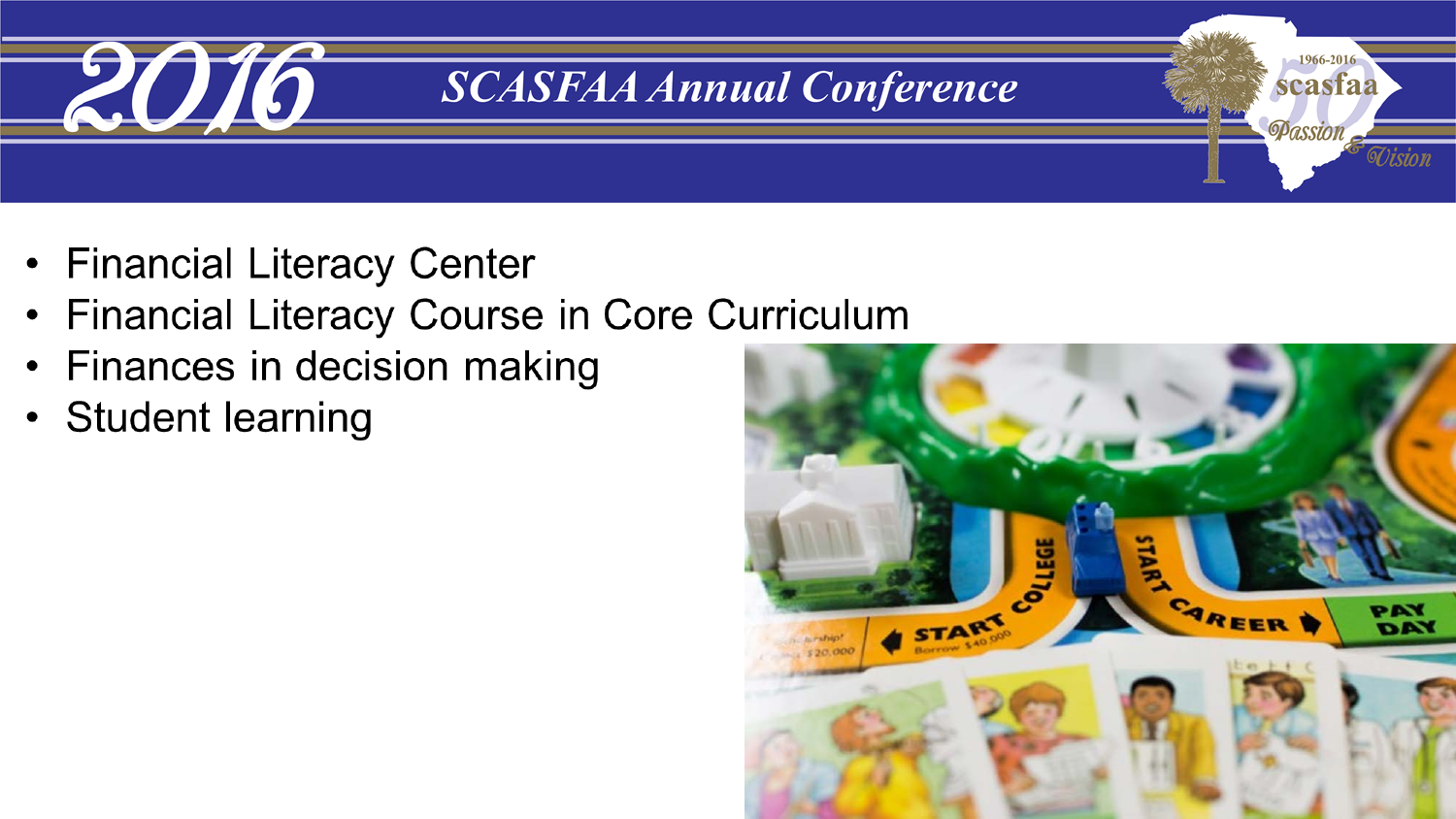![](_page_8_Picture_0.jpeg)

- 1. Senior Administrative Support
- 2. Collaborative Leadership
- 3. Flexible Vision
- 4. Staff Development
- 5. Visible Actions

![](_page_8_Picture_7.jpeg)

1966-201

scasfaa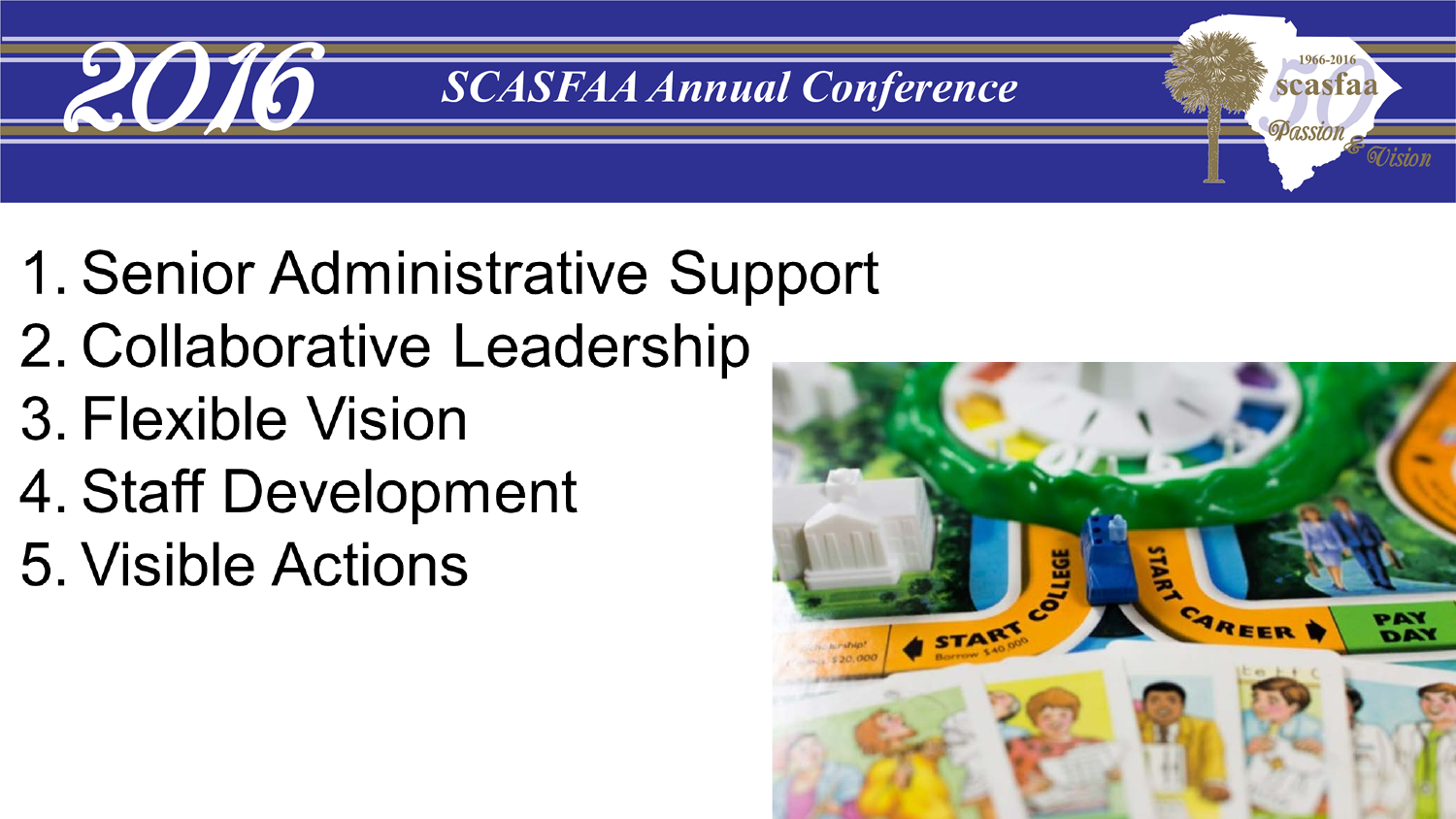![](_page_9_Picture_0.jpeg)

# Financial Awareness @ Clemson University

How we got started and where we are headed!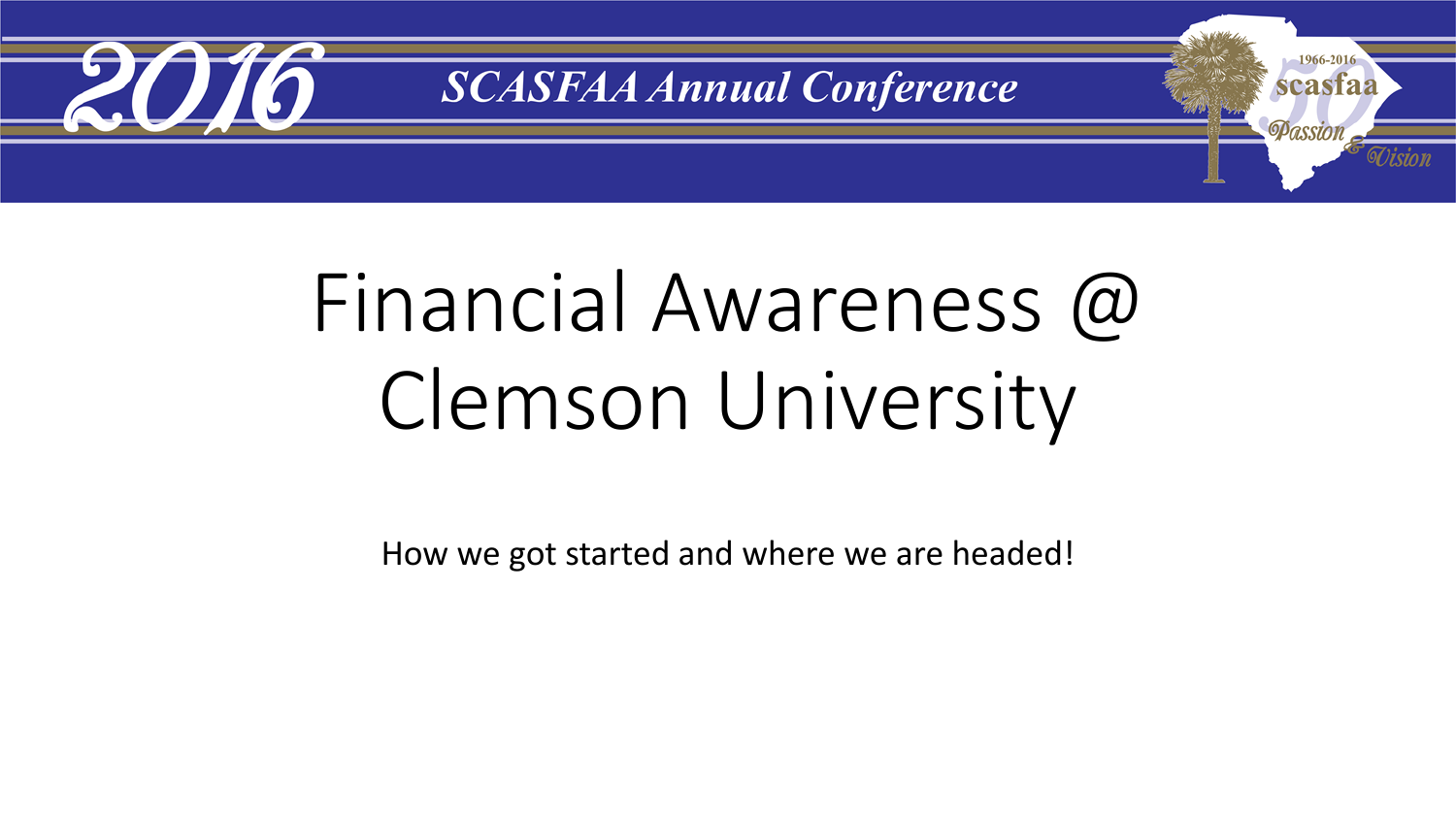![](_page_10_Picture_0.jpeg)

## Starting at the Beginning

- Why did we start a financial awareness program?
	- To be proactive due to the increasing cost of attendance
	- To stay on top of our low Cohort Default Rate
	- To share our passion with our students
- Where did we decide to start?
	- Website
	- Social Media
	- Partners
	- Financial Awareness Week

![](_page_10_Figure_12.jpeg)

1966-2010

scasfaa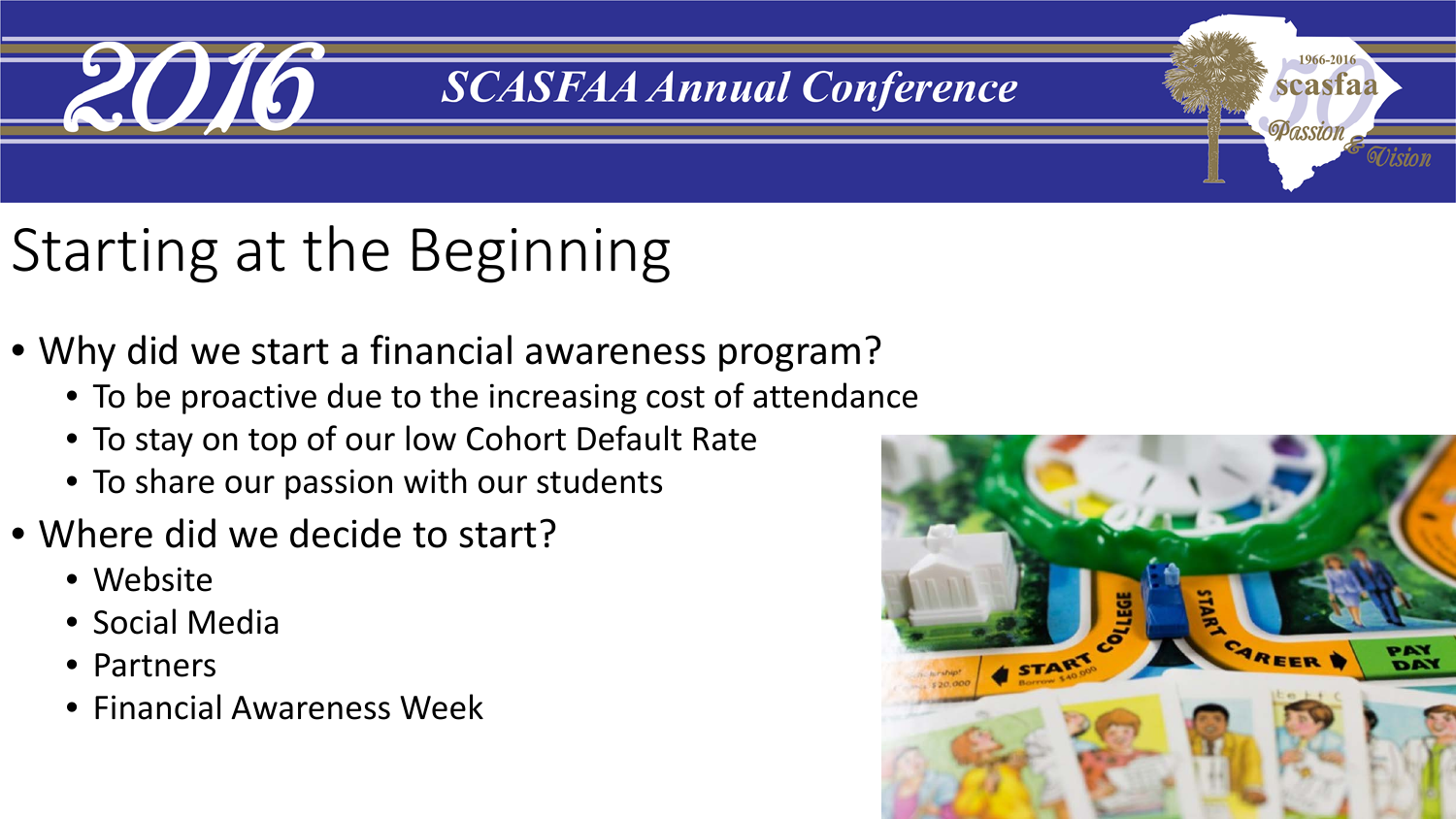![](_page_11_Picture_0.jpeg)

1966-2016

scasfaa

**Passion** 

### A Financial Literacy Website

- Our first step was to develop a website dedicated to Financial Literacy:<http://www.clemson.edu/financial-aid/financial-literacy/>
	- With the help of an amazing program at Clemson University called UPIC, I was able to hire a financial literacy intern to help me develop our program and website.
	- We researched websites and the other programs available to find the ideas we wanted to include.
	- We made the decision to create our own site to save money and have control over what we are sharing with students.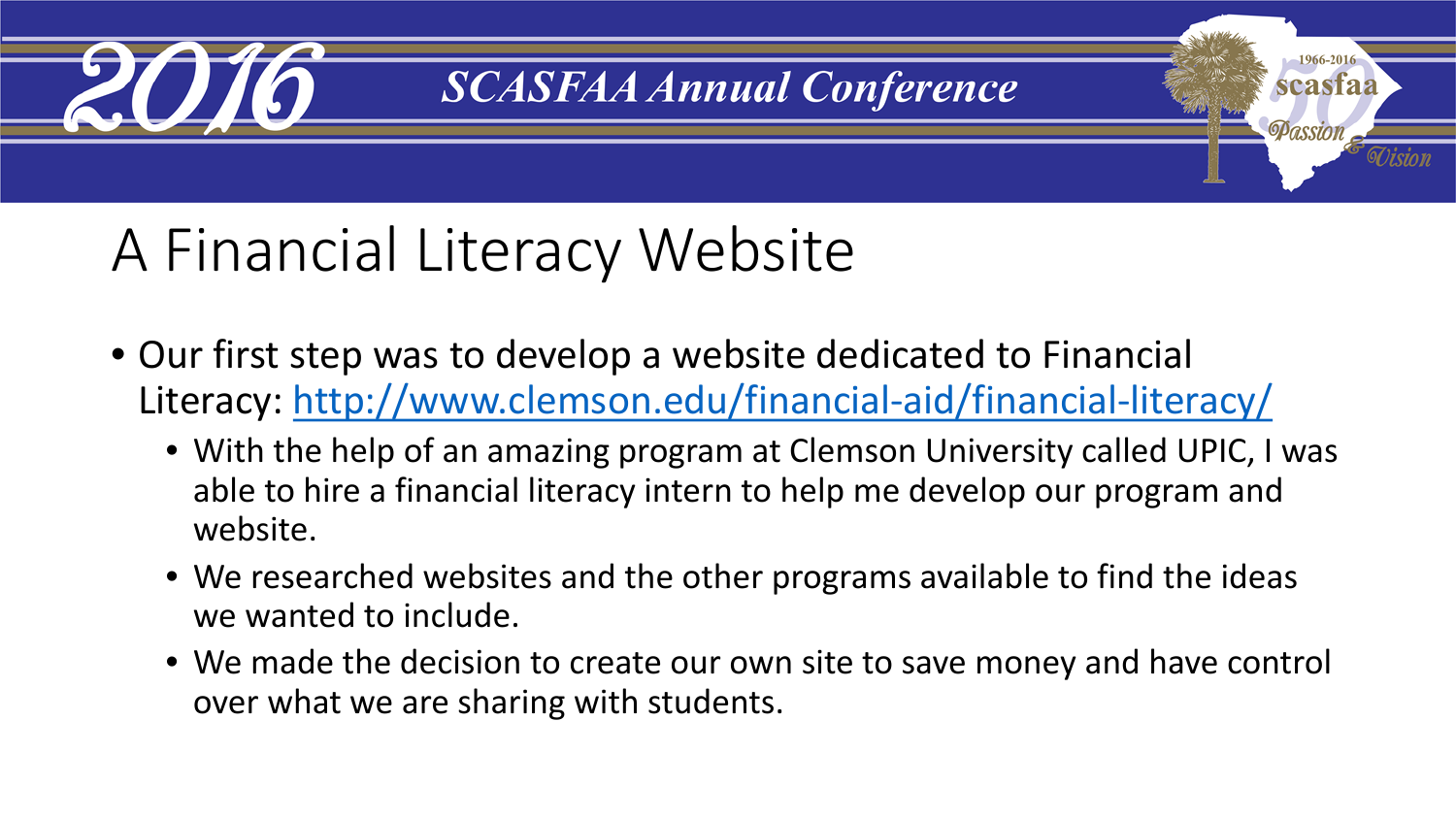![](_page_12_Picture_0.jpeg)

1966-201

scasfaa

Passion

### Social Media

- Started a Twitter account: <https://twitter.com/ClemsonFinAid>
	- Wanted to develop a strong following
	- Created business cards to promote our account
	- Gained over 300 followers in 6 months
	- Made a goal to tweet at least 3 times a week and increased that to once or twice per day with the help of Hootsuite
- Facebook will be started in January.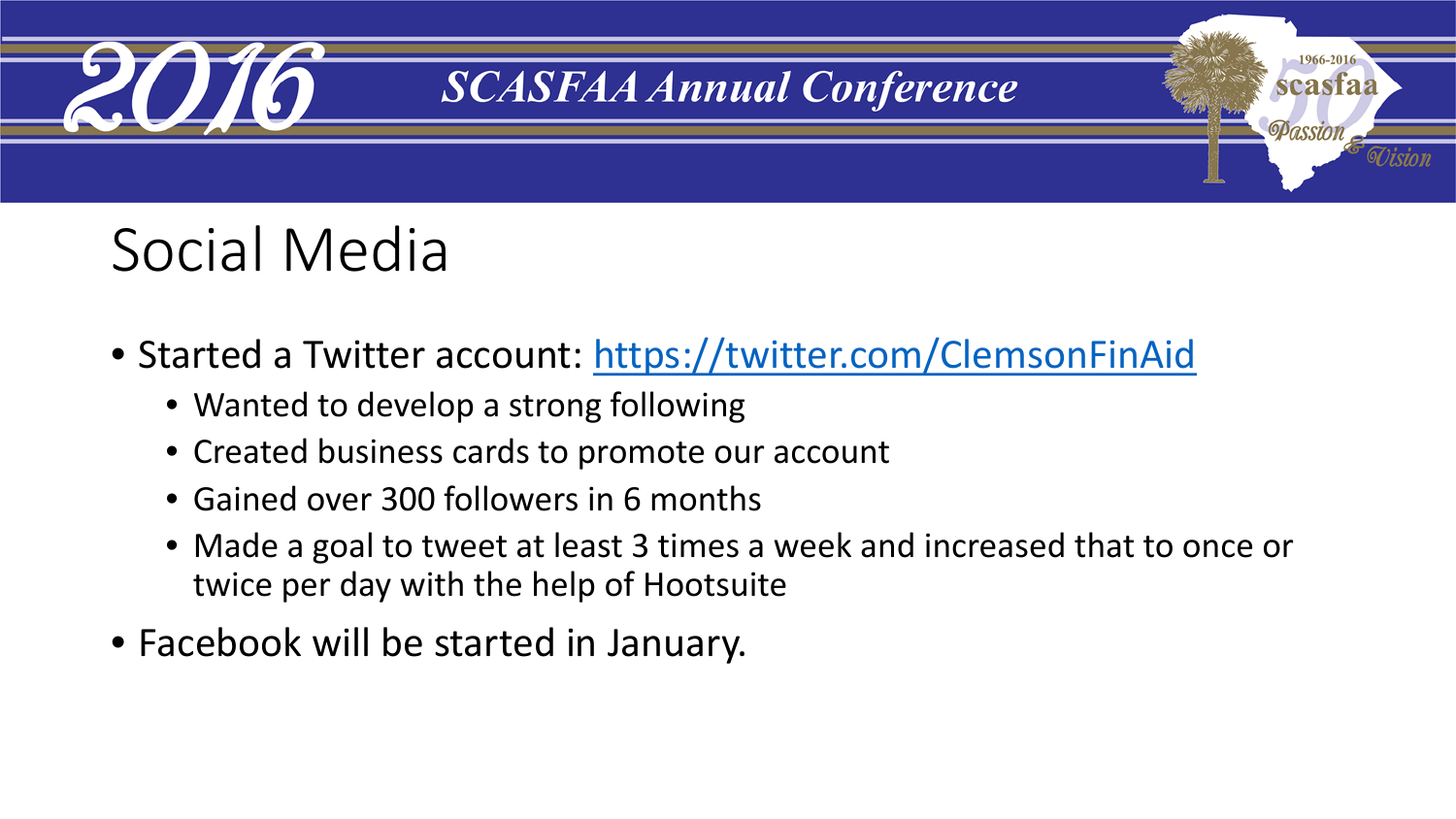![](_page_13_Picture_0.jpeg)

### Look for Partners around Campus

- Schedule meetings with different departments
	- Graduate School
	- Academic Success Center
	- Student Affairs
	- Academic Affairs
	- Campus Recreation

![](_page_13_Picture_9.jpeg)

1966-2016

scasfaa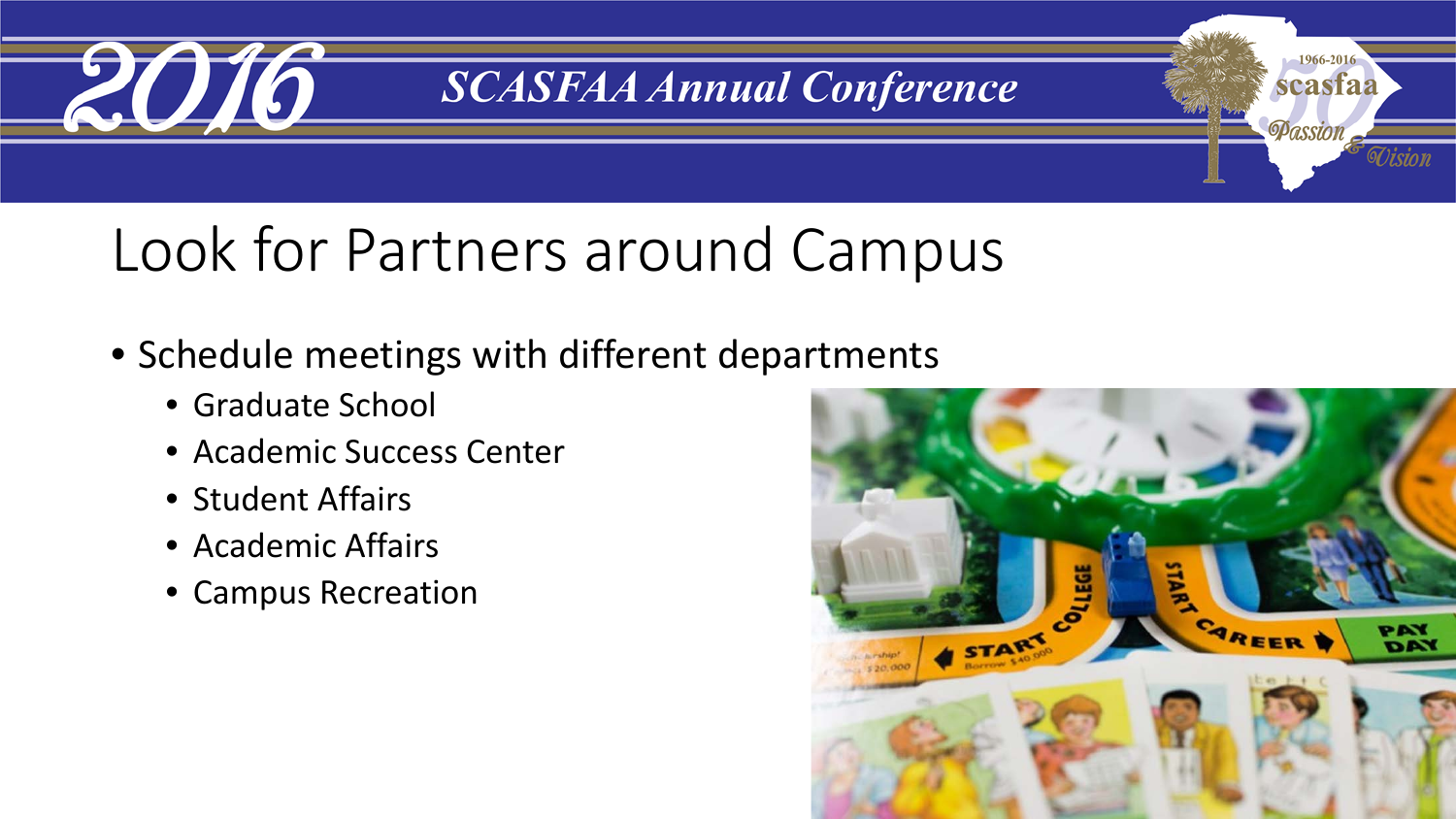![](_page_14_Picture_0.jpeg)

### Financial Awareness Week

- This event was developed from an idea mentioned in a meeting with one of the Graduate School coordinators.
- Different events held each day of the week:
	- Meet and Greet with food, games and prizes
	- FAFSA Help
	- Reality Check Sessions
	- Seminars
	- Financial Wellness Zone
	- Twitter Chat
- Financial Awareness Scholarship Application

![](_page_14_Picture_12.jpeg)

1966-201

scasfaa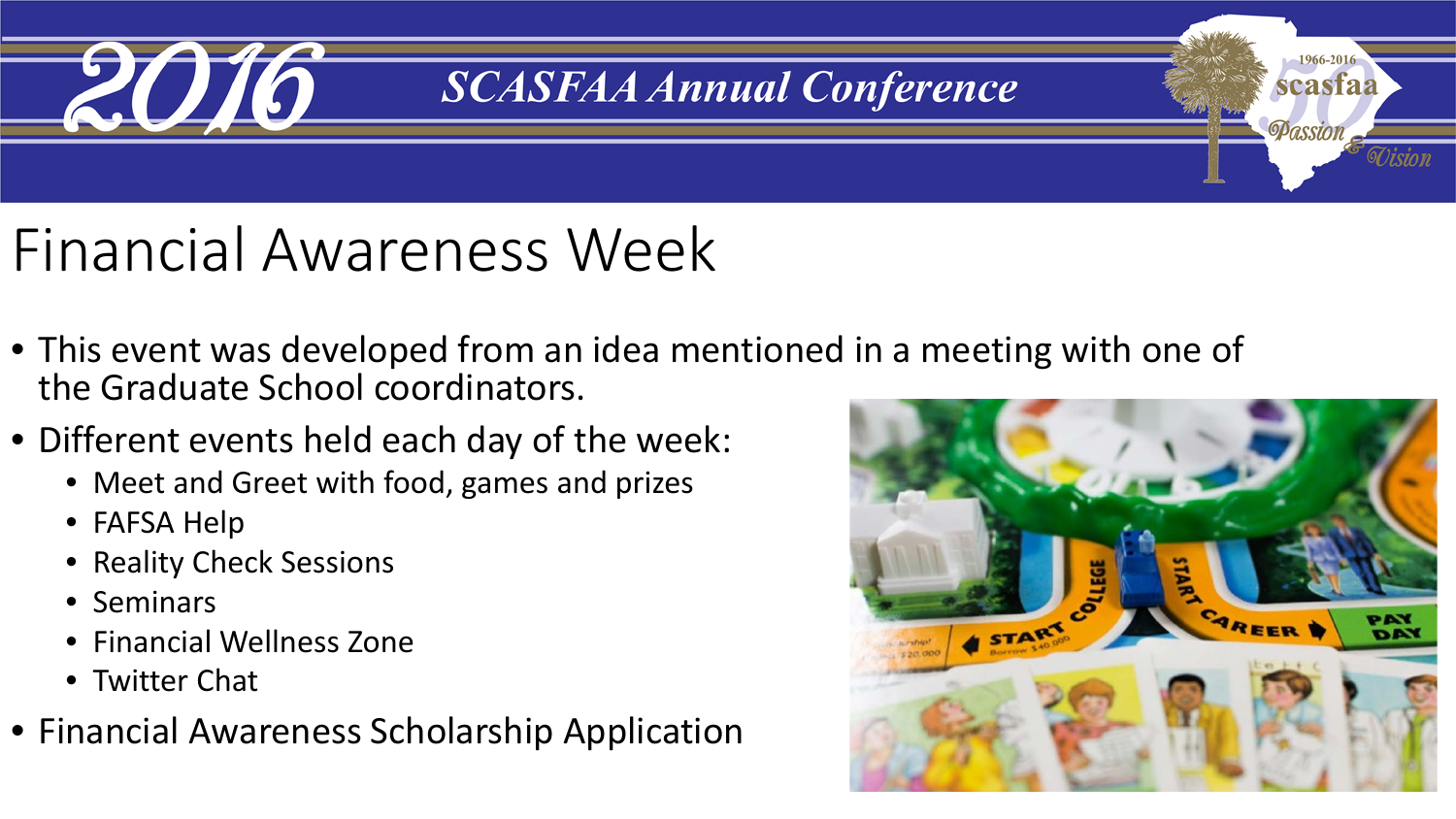![](_page_15_Picture_0.jpeg)

1966-2016

scasfaa

*OO isio n* 

Passion

#### Financial Awareness Week

![](_page_15_Picture_3.jpeg)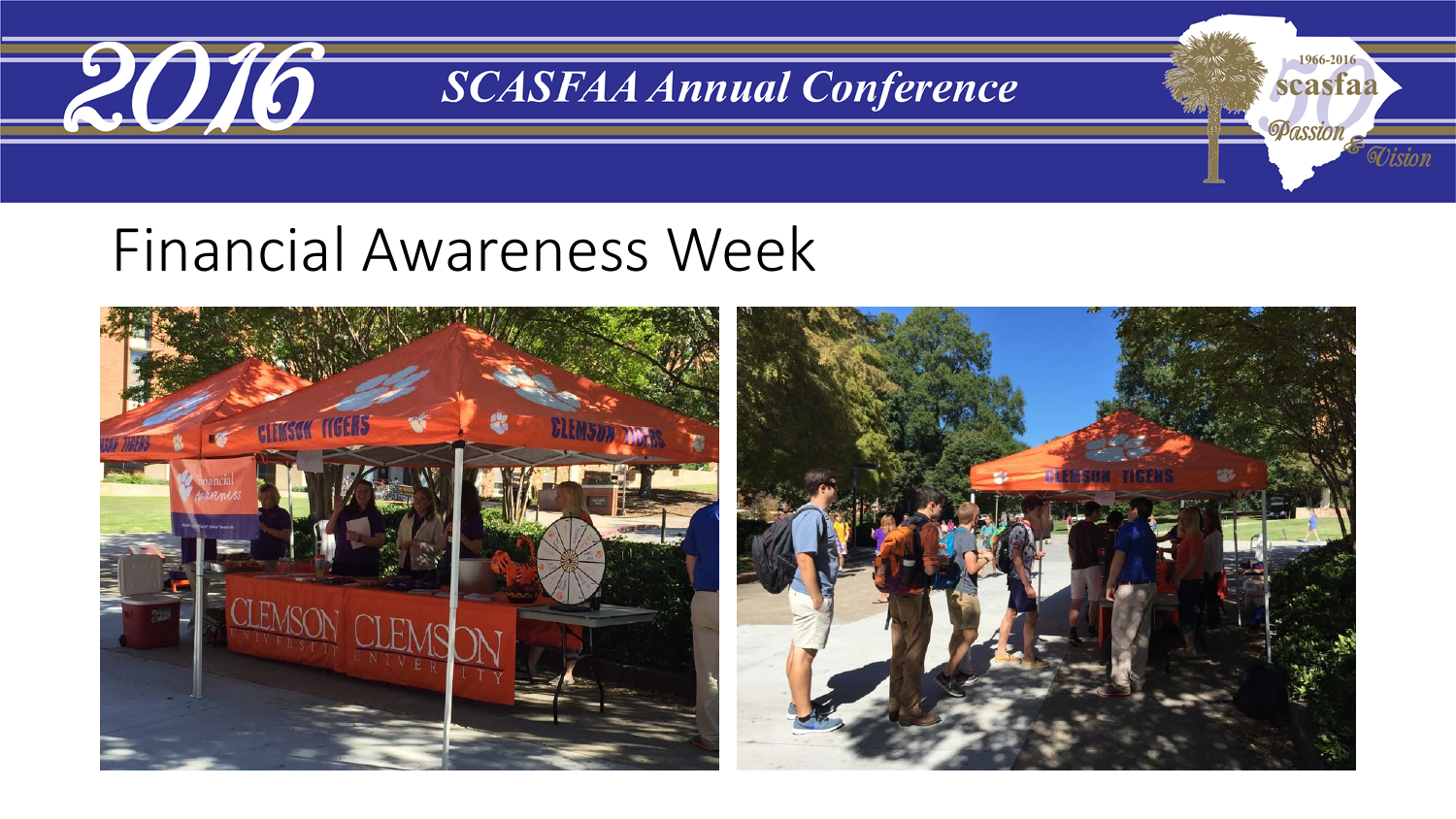![](_page_16_Picture_0.jpeg)

### Other Resources Developed

- Email blasts
- Brochures
- Bookmarks
- Videos
- Presentations
- Blog

![](_page_16_Picture_9.jpeg)

1966-2016

scasfaa

ULSION

**Passion** 

presented by the office of student tinancial fild

#### **Week of October 5 - 9, 2015**

| 10/5/2015<br><b>Financial</b> | 10/6/2015<br>"Win with | 10/7/2015<br>"Throw me | 10/8/2015<br>"Reality Check" | 10/9/2015<br><b>Twitter Chat</b> |
|-------------------------------|------------------------|------------------------|------------------------------|----------------------------------|
| <b>Wellness Drop-in</b>       | your Finances"         | a Bone"                | <b>Sessions</b>              | @ClemsonFinAid                   |
| 12:00 to 2:00                 | 11:00 to 2:00          | 11:00 to 2:00          | 10:00 to 2:00                | 11:00 to 2:00                    |
| <b>FIKE</b>                   | <b>HORSESHOE</b>       | <b>HORSESHOE</b>       | <b>GO4 SIKES</b>             | <b>ONLINE</b>                    |

#### Please join us for Financial Awareness Week and enjoy food, prizes, games and financial tips.

By participating in at least one of the events, you will have the opportunity to receive an application for the \$500 scholarship competition.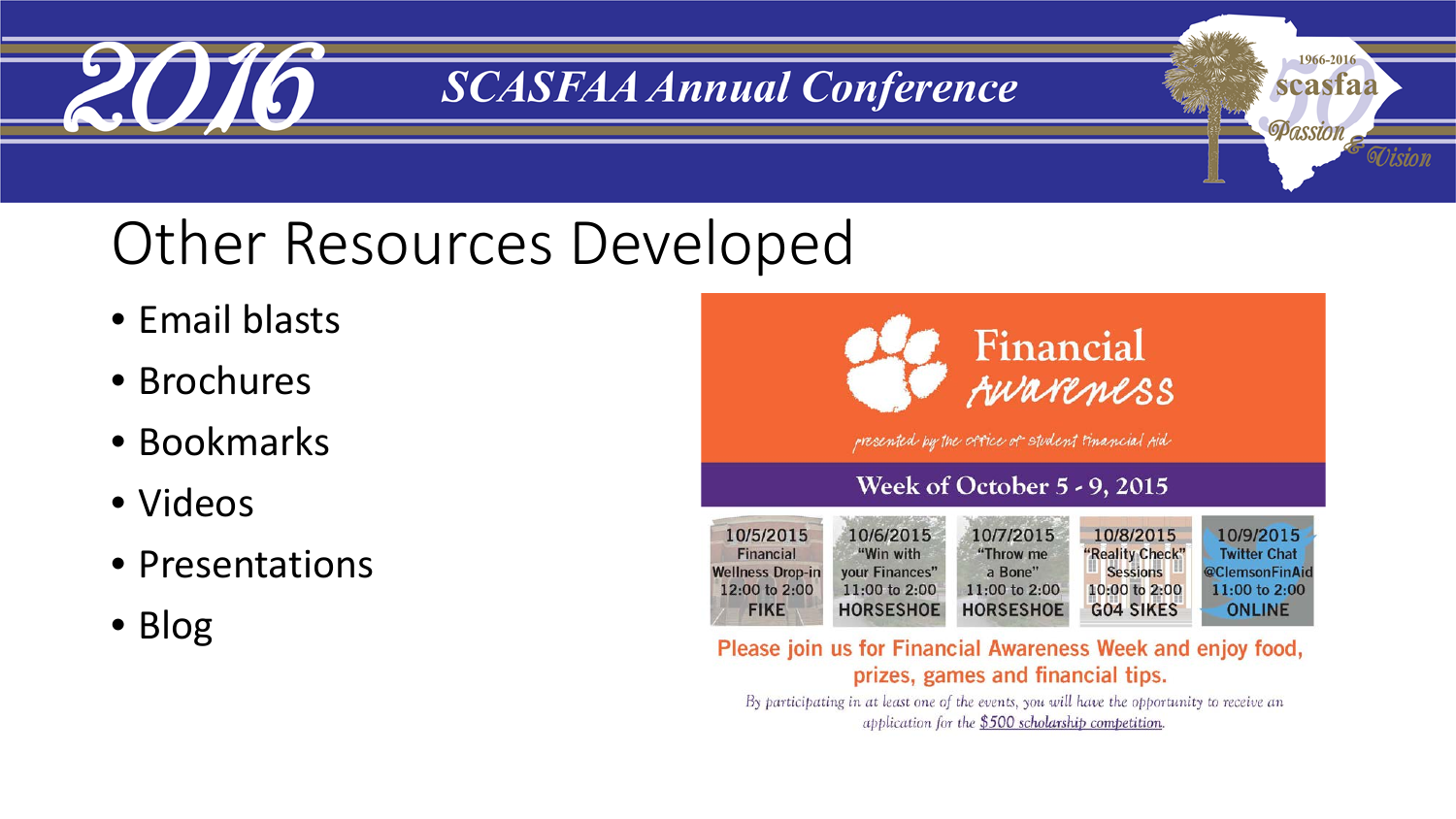![](_page_17_Picture_0.jpeg)

1966-2016

scasfaa

Passion

### Presentation Opportunities

Between the development of the website and looking for partners, I have gained the opportunity to present the concepts of financial awareness across campus. These opportunities can be found through:

- Introductory classes
- Senior classes/seminars
- Academic recovery classes/seminars
- Athletic scholarship recipients
- Clubs/organizations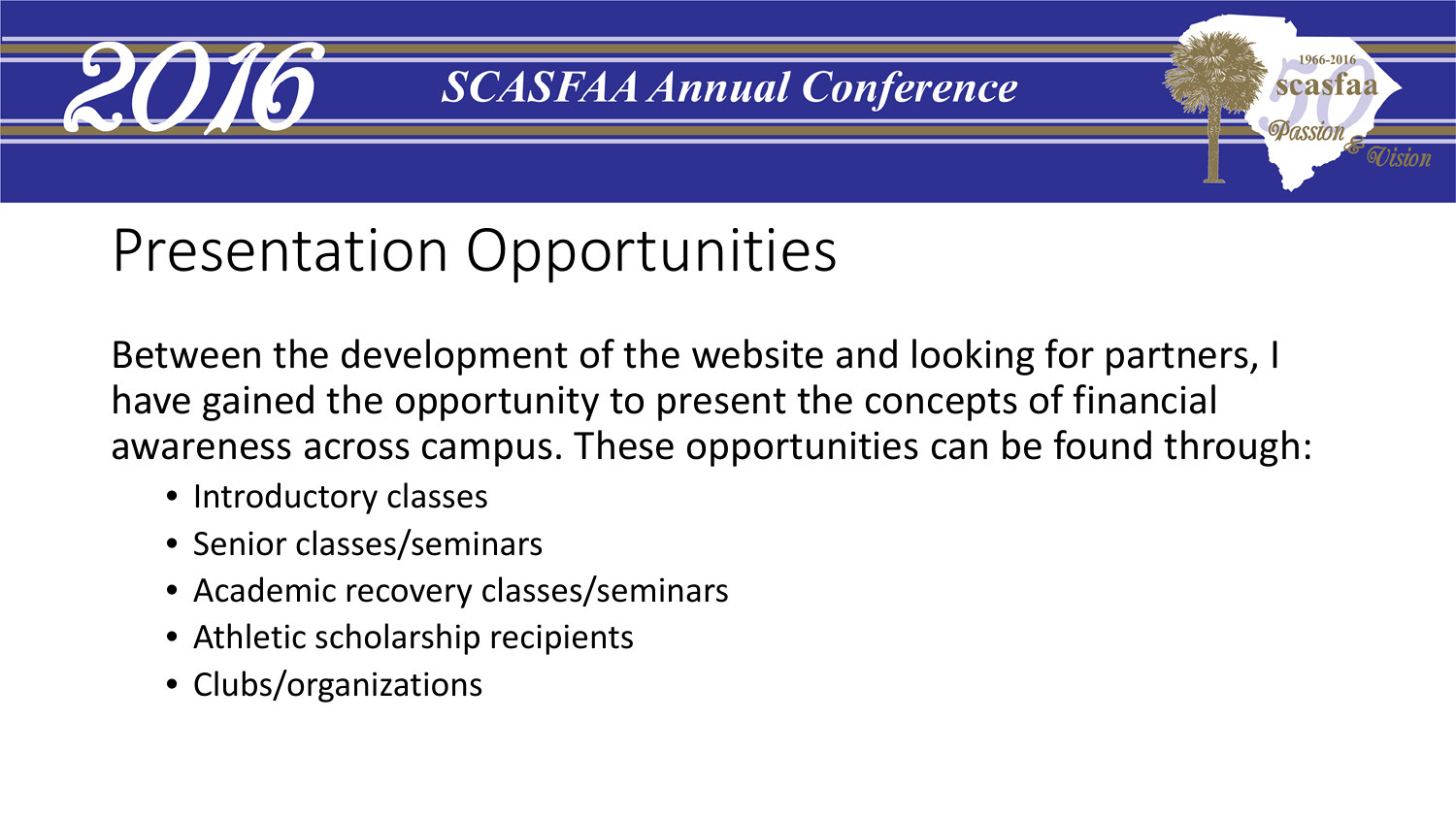![](_page_18_Picture_0.jpeg)

### Future Goals

- Become part of the CU1000 class which is required for all incoming students
- Participate in Orientation to show parents that we are available for their students
- Mentorship program
	- Students trained to mentor other students on financial issues such as budgeting, investing, saving, and credit/debt management.
	- Mentors will participate in a class where they are trained.
	- Once training is complete, mentors will be paid as part of a internship program for one to three semesters.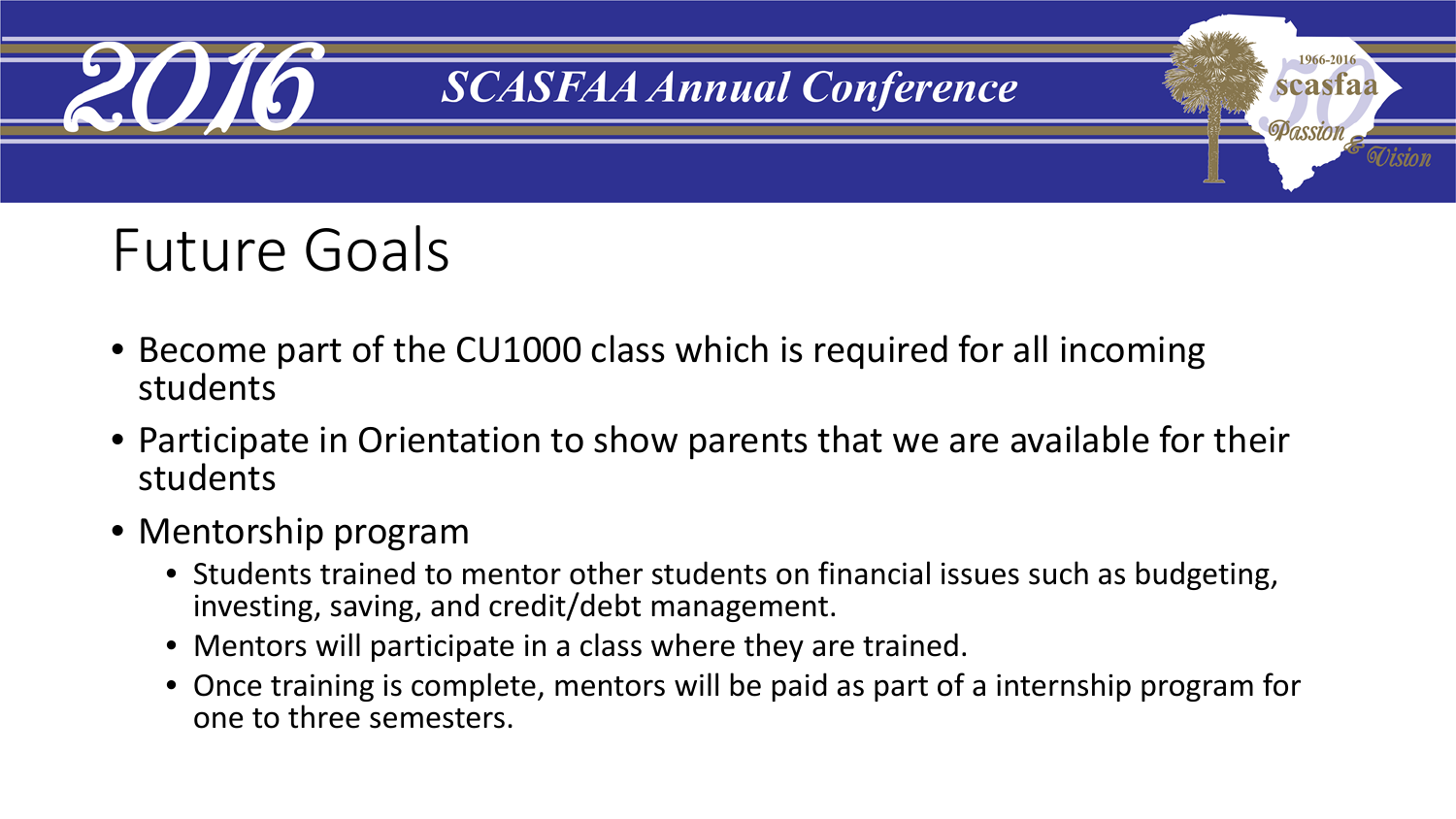![](_page_19_Picture_0.jpeg)

# Tri-County Technical College

Our Journey to Financial Literacy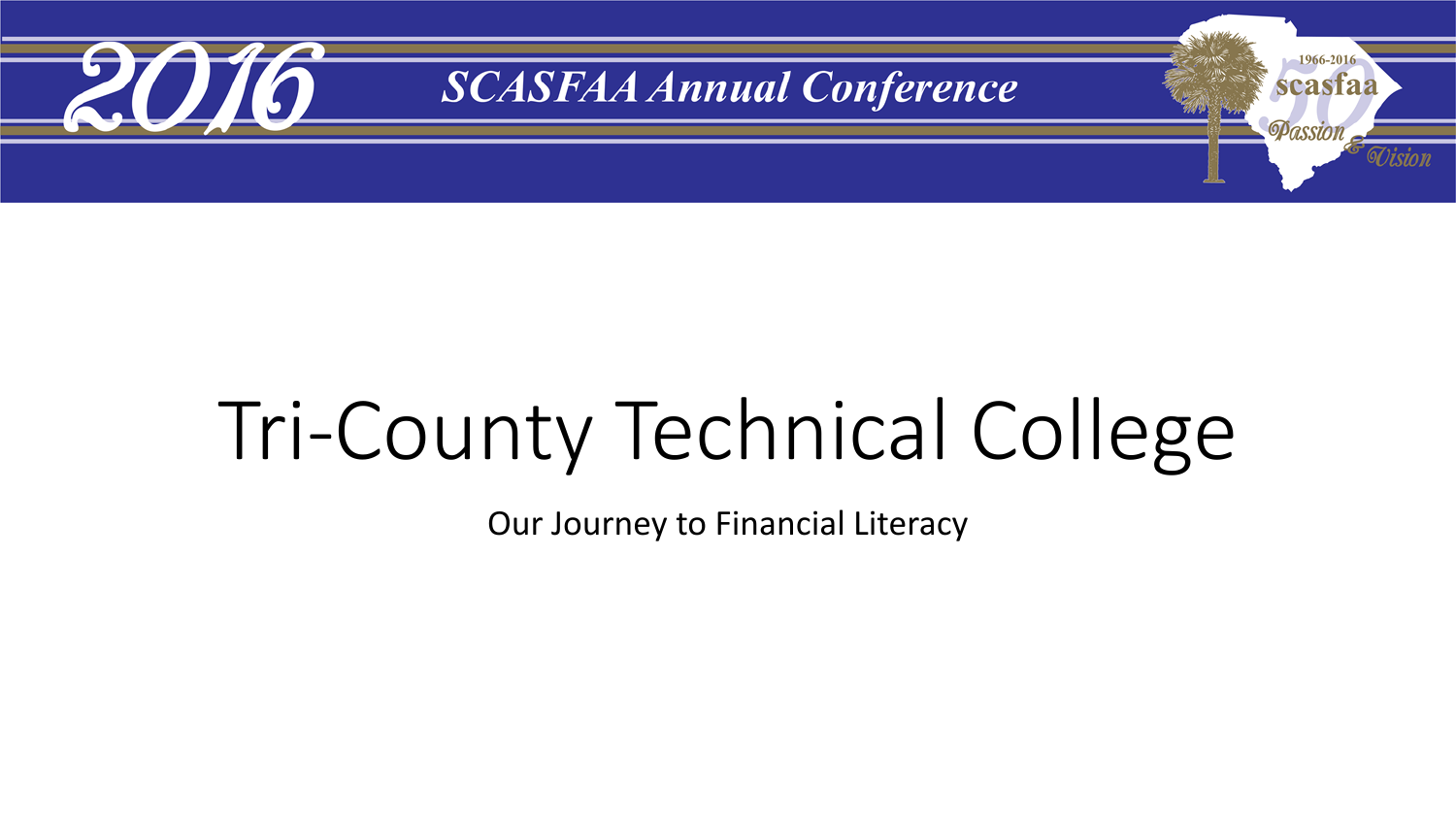![](_page_20_Picture_0.jpeg)

### Our Journey to Financial Literacy on Campus

- Started with 2011 cohort default rate (CDR) of 30.9%
- Committee was formed to discuss feasibility of staying in the 'loan business'
- In 2014, my position was born and we signed a 2-year contract with Inceptia

![](_page_20_Picture_6.jpeg)

1966-201

scasfaa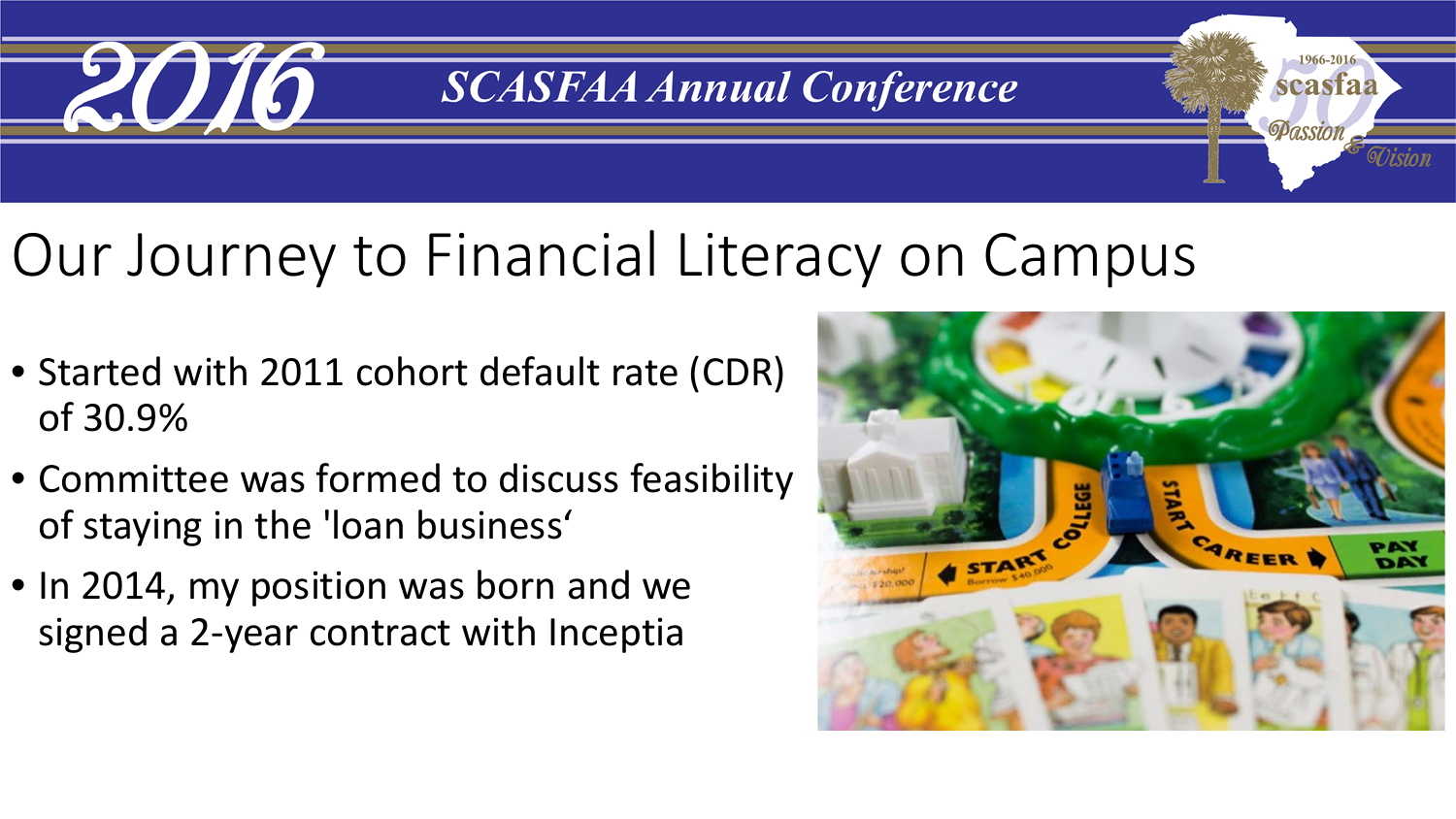![](_page_21_Picture_0.jpeg)

### What we've done so far

- Use Banner to add EXIT counseling requirements to students who have graduated, withdrawn, or are enrolled less than half-time (withdrawn/low enroll students monthly, graduates once a semester)
- Offer relevant/timely workshops each semester on different financial topics (scholarships, finding an apartment, holiday budgeting, etc)
- Promoted America Saves Week 2016 (2/22-2/26) with a table each day. 85 participants came out to pledge.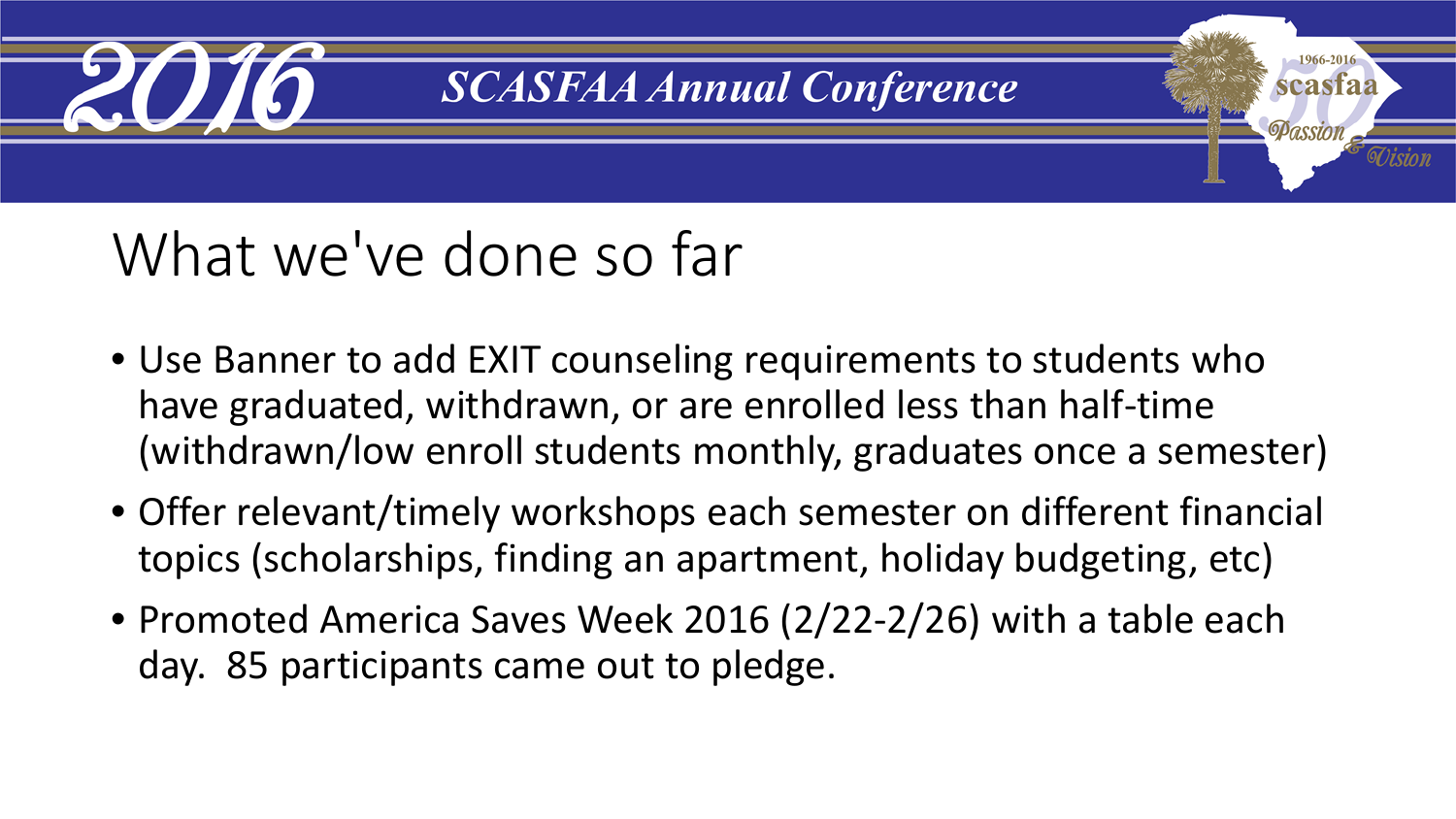![](_page_22_Picture_0.jpeg)

1966-2016

scasfaa

Passion

### What we've done so far, continued

- Promoted National Financial Literacy Month (April) by having information tables and trivia set up in the Cafe each week
- Held a month long video contest, during April 2015, with a \$500 bookstore credit going to the winner. (We hope to make this an annual contest!)
- Implemented a Default Taskforce with members representing several different divisions on campus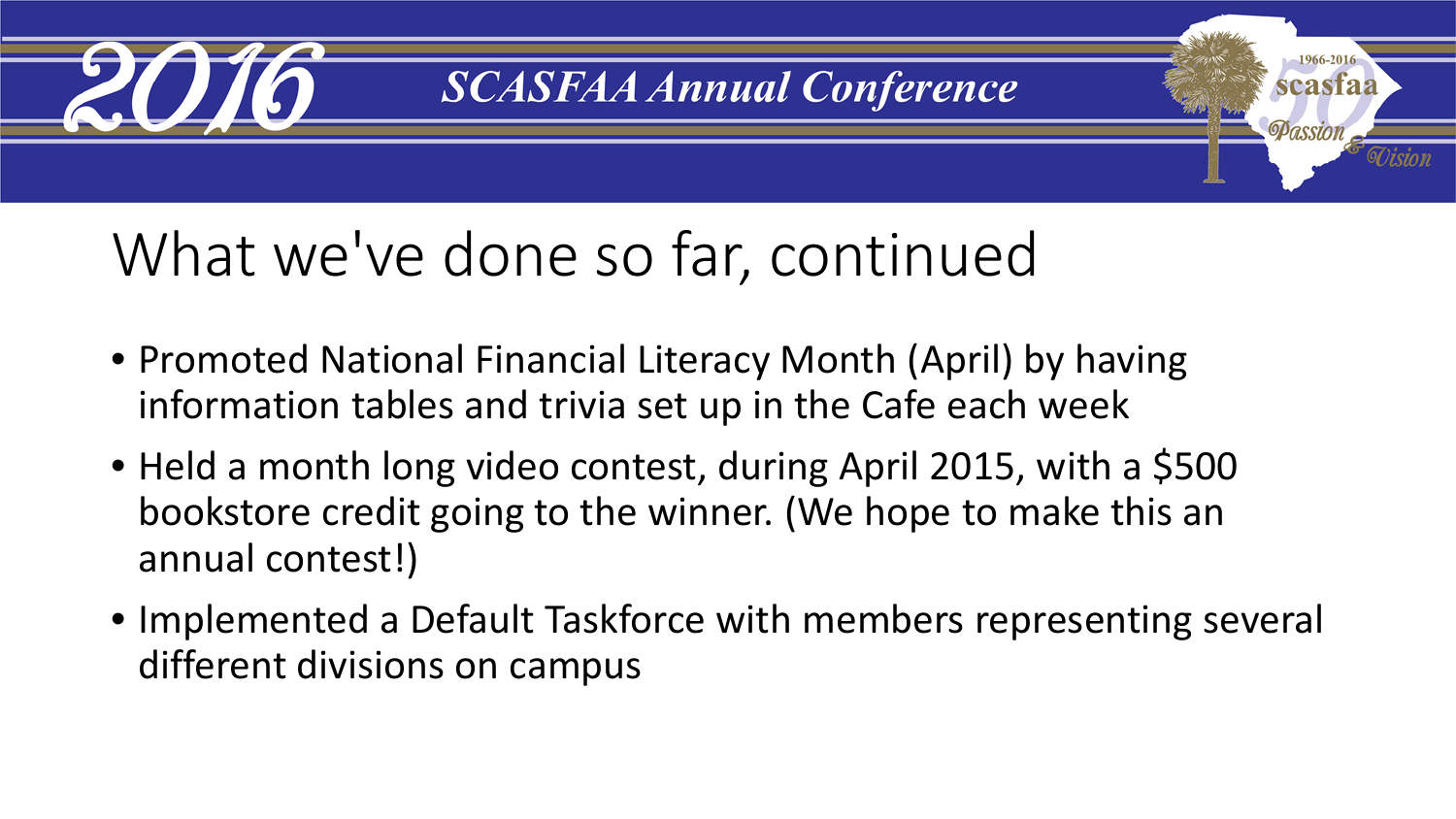![](_page_23_Picture_0.jpeg)

## What we've done so far, continued

- Created a Freshman Seminar Class with a theme of "Financial Fitness" - students create budgets, learn about credit cards, identity theft and borrowing money among many other things
- Communicated with our Provost Council on the importance of their role
- Work with our High School Recruiter to attend some of the HS events to promote our literacy tools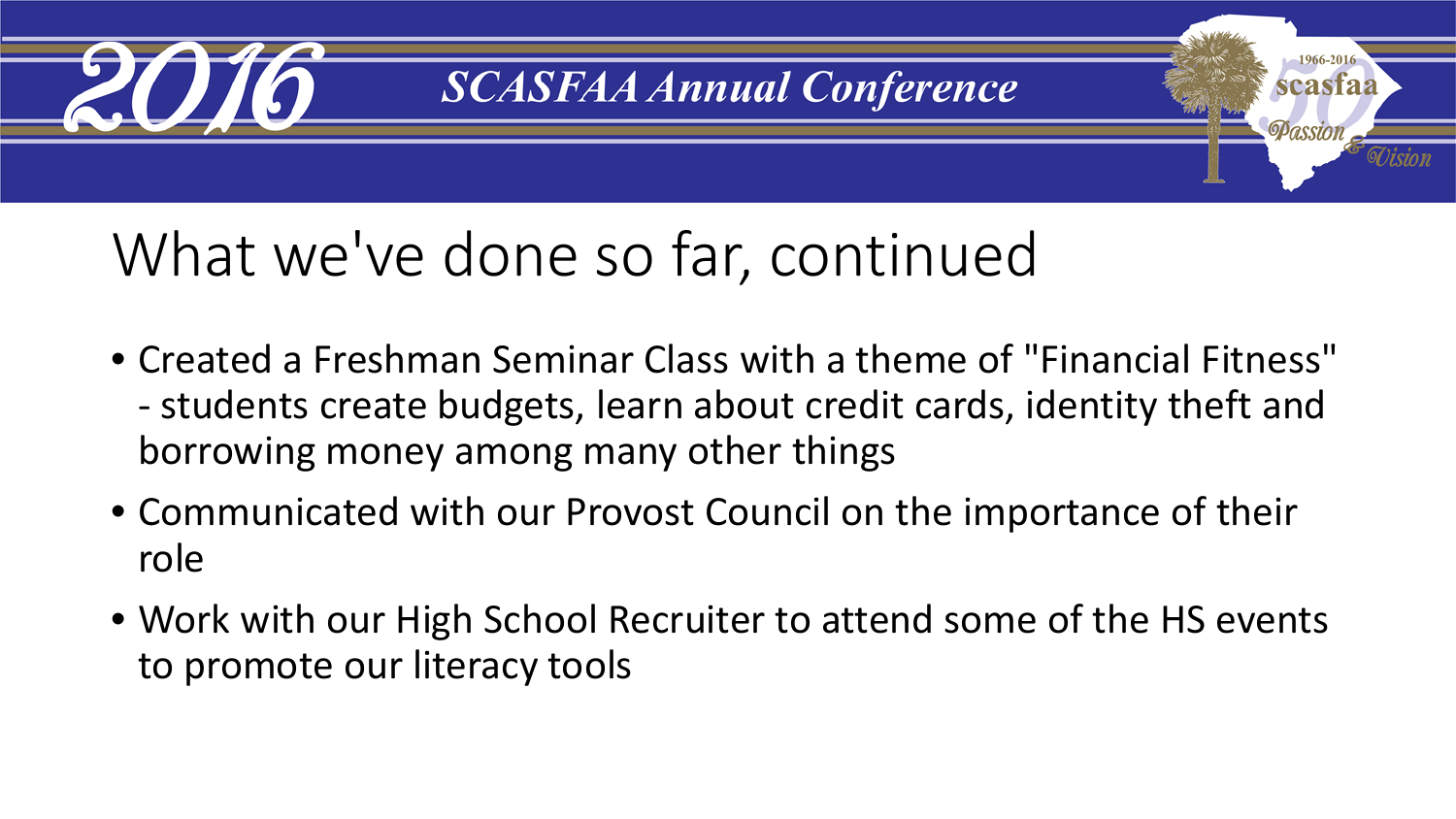![](_page_24_Picture_0.jpeg)

### Where we plan to go

- Even though our 2012 Official CDR was 20.9% and our 2013 Draft CDR is 17.1%, we still have a lot to do
- Plan to send out annual debt letters to all current students with loan debt, identifying loan amounts, servicer information and repayment information
- Plan to place a hold on all withdrawn students to complete EXIT counseling before they can obtain an official transcript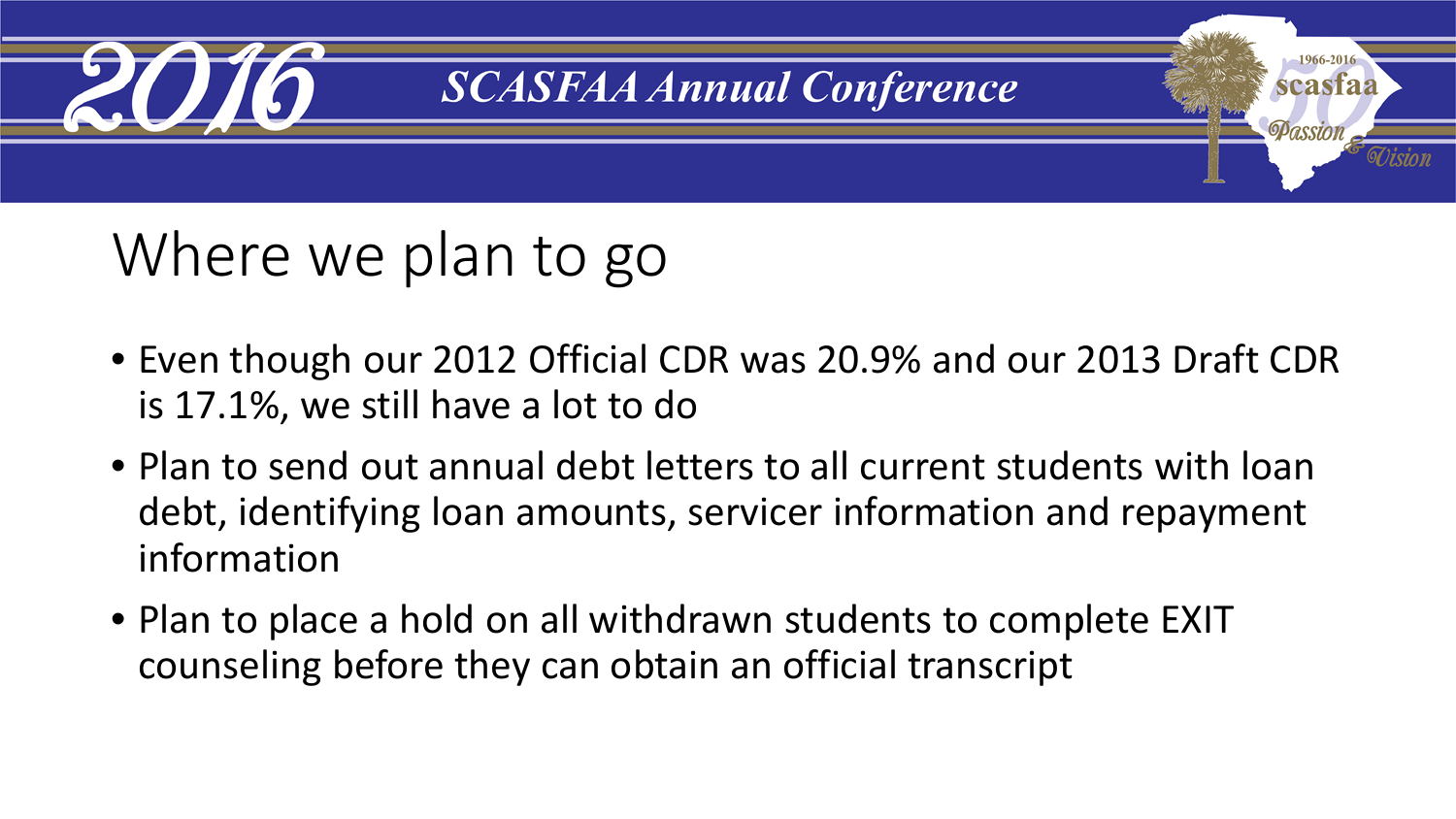![](_page_25_Picture_0.jpeg)

### Where we plan to go, continued

- Offer in-person exit counseling, in small group sessions for graduating students - we will include it on our graduation checklist and hope to make it a requirement for graduation
- Create a unique brand for our literacy program – that sets us apart from financial aid

![](_page_25_Picture_5.jpeg)

1966-201

scasfaa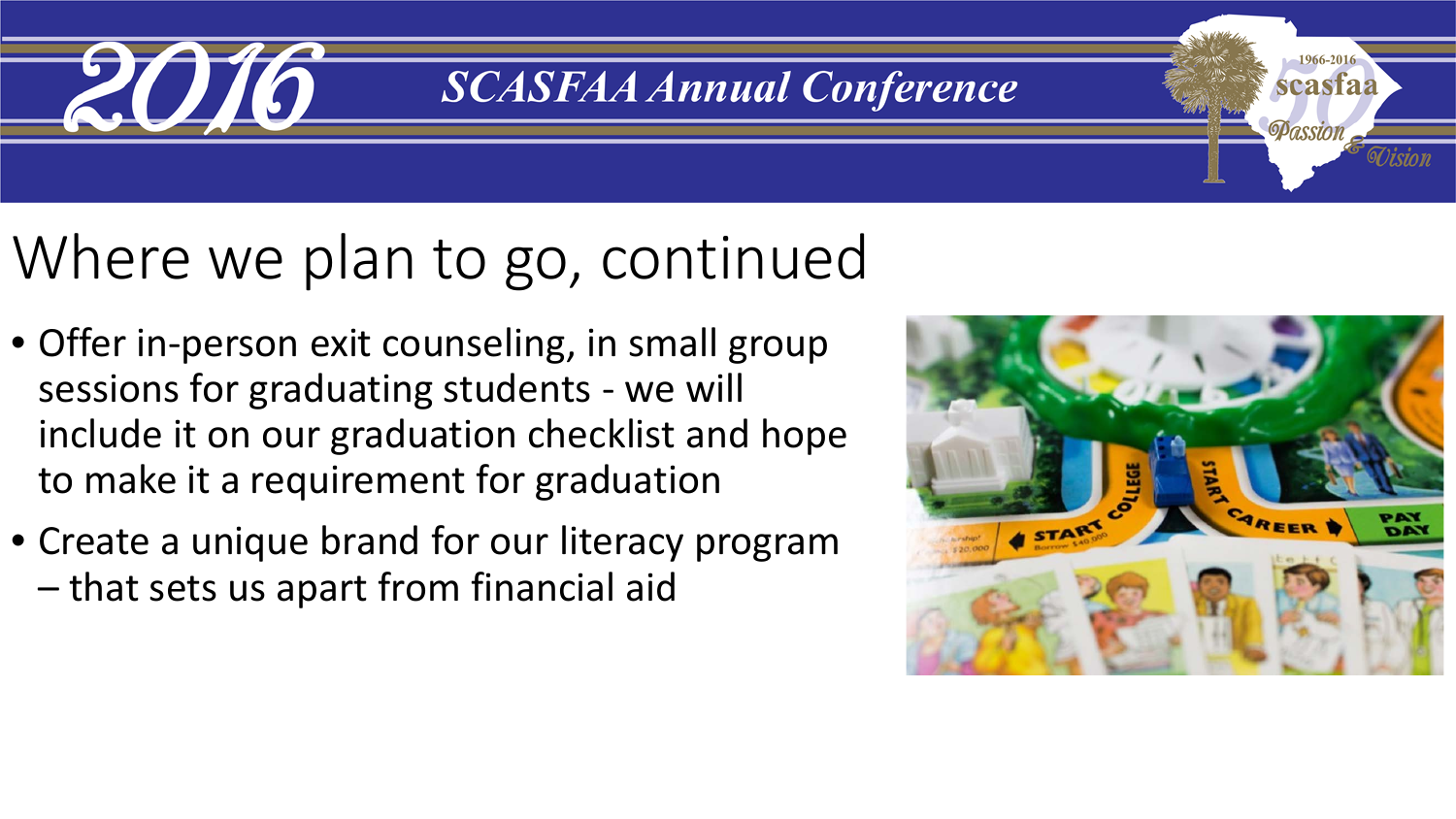![](_page_26_Picture_0.jpeg)

Our overall goal is to educate all students and staff/faculty members at TCTC on the importance of financial literacy. We know that it takes all of us to make an impact on our CDR and ultimately our

students!

@AuntFAE

![](_page_26_Picture_5.jpeg)

1966-201 scasfaa